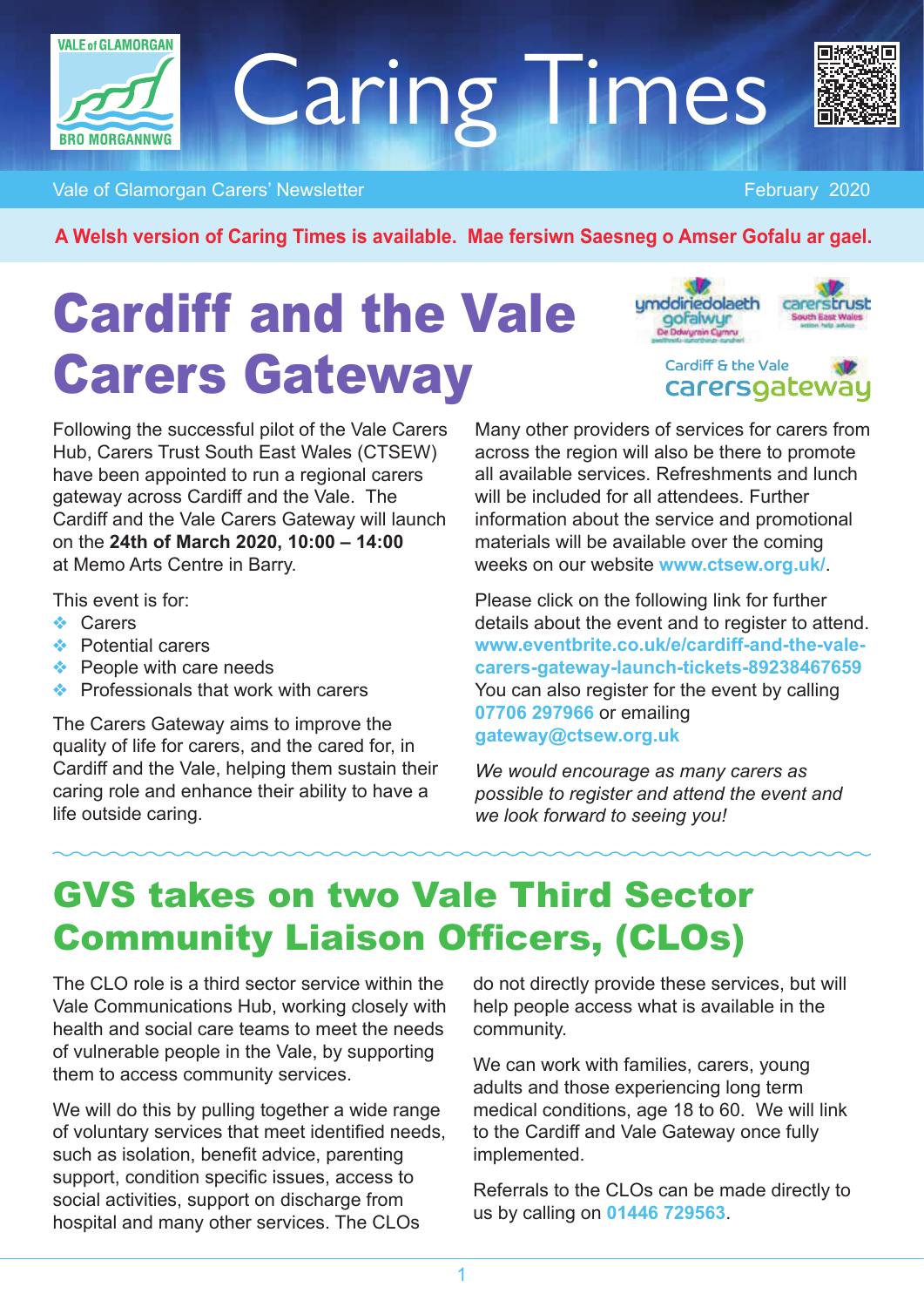### "Telecare" in the  $TeleV$  TeleV+ Vale of Glamorgan

Telecare is a service which provides a range of simple to use technology to enable residents of the Vale of Glamorgan to live safely and independently in their own home.

Offering a friendly and dignified service which provides peace of mind and reassurance at the "touch of a button".

Our TeleV packages include a discreet pendant button worn on the wrist or around the neck along with the lifeline base unit which allows the alarm call and connect through to our skilled operators.

Just over 30% of our customers are aged between **80-89**, our eldest customer being 105. However, it is not to say that our service isn't just aimed at the elderly generation; Telecare in the Vale have just under 80 service users under the age of 50, the youngest being only 19.

Beth (seen above) is one of our friendly operators who has been working in her role for just over 3 years; prior to being an operator Beth joined the Vale of Glamorgan Council as Foundation Modern Apprentice in 2013.

Beth works alongside the Telecare team taking a vast number of emergency calls every day. Her role involves providing a quick response to

customers in need and direct support to these individuals; Beth may have to support these customers by calling for the emergency services or a nearby family/friend.

Beth says that her role can be "quite demanding but

enjoyable", she also stated ''Knowing our assistance can make a difference in a life or death situation and that people depend on myself and the team to handle their calls is both a rewarding and challenging aspect of the role. Bethan finds the role engaging as each call can vary completely so no day is ever the same."

Beth shares some fantastic qualities; she is also one of our few Welsh speakers in the team, this has allowed her to build a strong rapport with our Welsh speaking customers during her time as an Operator. Her polite and friendly manner provides our customers with the reassurance they need!

Our Telecare Support Officers are at hand to answer any queries please email the team at **Telecare@valeofglamorgan.gov.uk** or contact us directly on **01446 700111**.

# Video Library for carers

Taking Care is an online video library for carers produced by Marie Curie. It will help you understand whether you are a carer and, if you are, it will help you along your caring journey.

You can watch other carers and professionals talk about caring, sharing their thoughts and experiences from practical support and how to get it, to understanding emotions and how to keep your life in balance.

- ❖ **Being a carer** Carers and professionals sharing their experiences of how caring impacts a carer's life.
- ❖ **Looking after yourself**  The importance of

looking after yourself and how to do it

❖ **You can do it** – Empowering carers to make the most of support

**Taki** 

- ❖ **Help and support**  Information about formal financial and practical support
- ❖ **Your feelings** Exploring the emotional impact of caring
- ❖ **Time for me** The importance of keeping your life in balance and ways to keep a sense of who you are

You can view the video by visiting **www.takingcare.org.uk**

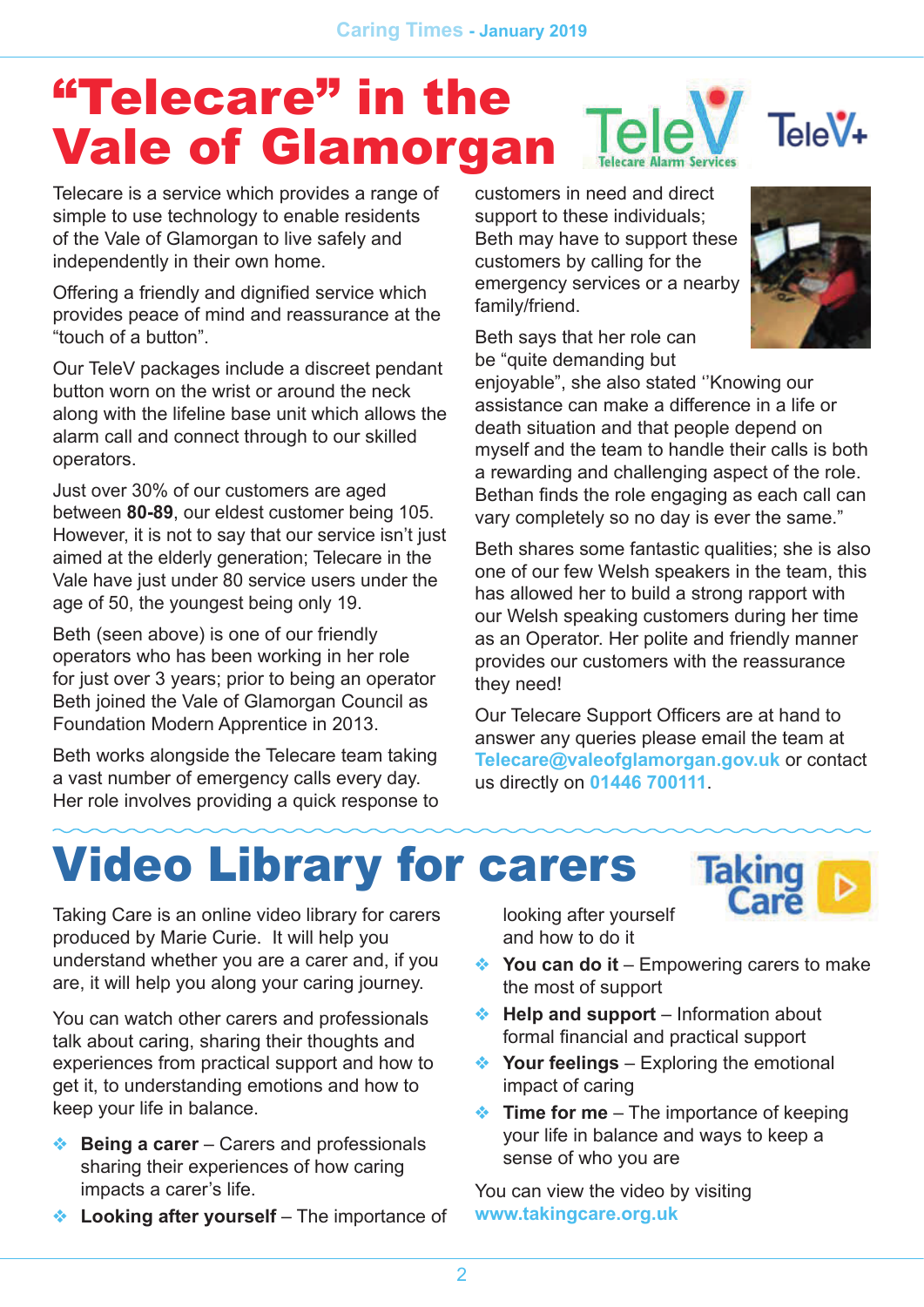## Knit and Natter





diff and the Vale

Gofal a Thrwsip Caerdydd a'r Fro

#### **Do you enjoy knitting or crochet? Are you an expert in nattering?**

Why not join the volunteer-led Knit and Natter Group on Monday afternoons, 2-4pm. They meet in the Information and Support Centre at University Hospital Llandough.

The group brings together patients, carers, staff and the local community for an afternoon of



fun, knitting and lots of nattering! Wool, needles and refreshments are available free of charge.

Visitors stop by to chat to the group and it is a great place for carers to go for an afternoon.

For further information, please contact Sarah Davies – Telephone **07973 715912** or email **sarah.davies37@wales.nhs.uk**

### Handyperson Carers' Service

Every now and then, we all need a little bit of help with those small repairs, minor works and niggling 'odd jobs' that need doing in our homes. If you live in the Vale of Glamorgan and are a carer or receive informal care from a relative, friend or neighbour, then Care and Repair Cardiff and the Vale's Handyperson Carers Service could help you solve these problems.

Our Handyperson Carers' Service supports carers and the people they care for to repair, adapt and maintain their homes thereby enabling them to live as independently as possible with increased safety, security, warmth and comfort.

We can help carers and the people they care for by undertaking small works including:

- Safety works such as installing handrails, smoke detectors or CO detectors
- Security works such as installing door chains and spy holes, fitting locks to doors and windows
- Repair works such as refixing drawers, fixing taps and damaged toilet seats
- Miscellaneous works such as putting up curtain rails, changing light bulbs, or easing doors

The following case study highlights how our Handyperson Carers' Service can help carers and the people they care for:

Paul and Julia are a couple both aged in their 80's who live in the Vale of Glamorgan. They provide informal care for each other.

Paul and Julia contacted the Agency for help as their toilet seat was loose and was causing a fall hazard.

The Carers Handyperson Service visited Paul and Julia and repaired two toilet seats as well as repaired some cupboard doors. Whilst at the visit, the Carers Handyperson identified that Paul and Julia would benefit from additional safety measures including a keysafe and some step works. The Carers Handyperson fitted the keysafe and constructed a purpose built removeable timber step to help Julia in and out of the house.

Paul and Julia were very pleased with the suggestions and solutions that the Carers Handyperson Service provided.

If you contact Care and Repair, please can you ask specifically for the **Carers Handyperson Service** as we have other services and projects.

For further information on the Carers Handyperson Service in the Vale of Glamorgan provided by Care & Repair Cardiff and the Vale, please feel free to contact us or ask someone to contact us on your behalf by:

Telephoning: **02920 473337**  Emailing: **careandrepair@crcv.org.uk www.dewis.wales/ResourceDirectory/ ViewResource.aspx?id=8140**

Writing: Tolven Court, Dowlais Road, Cardiff, CF24 5LQ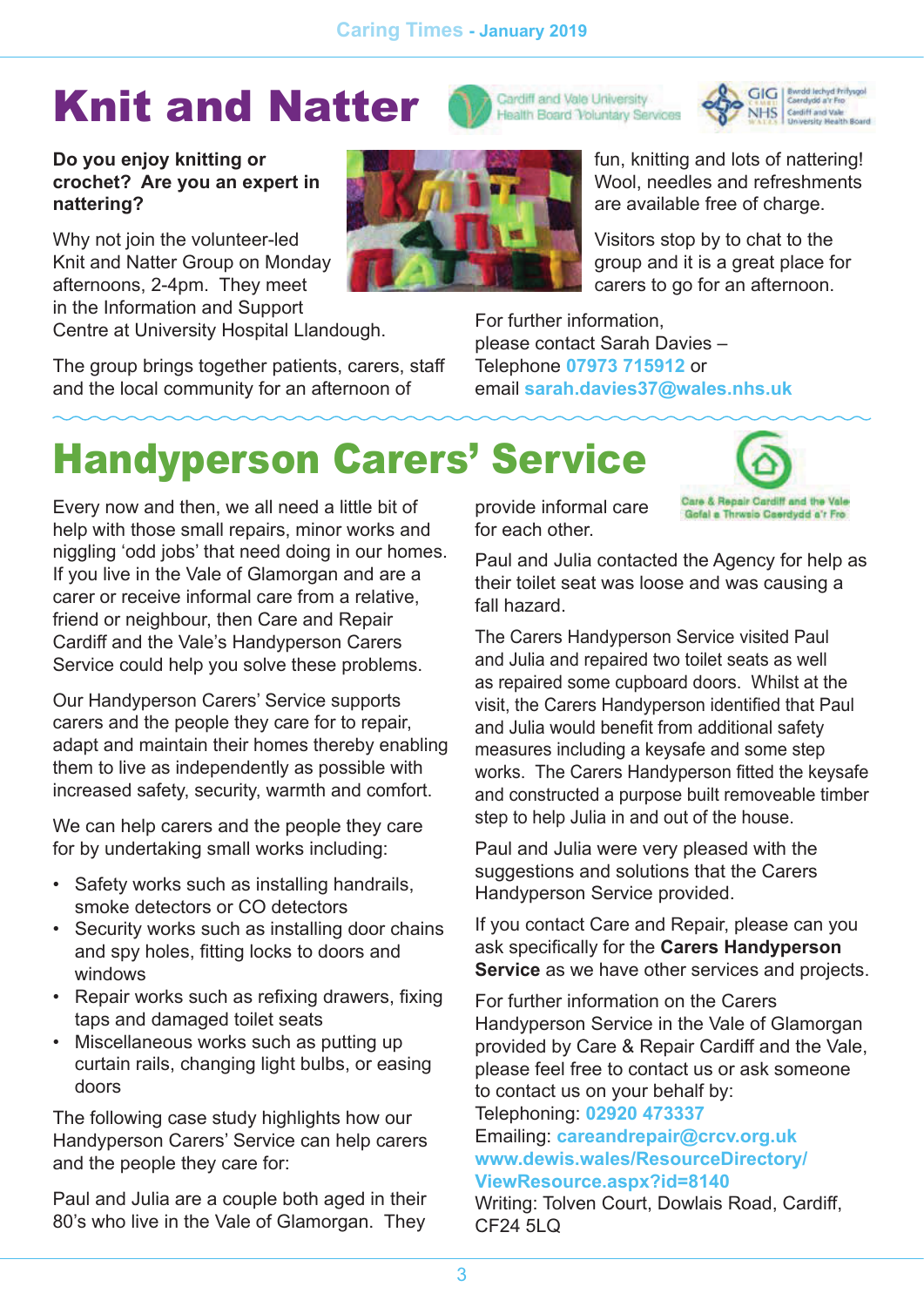# **10 tips for carers to look after their well-being**

### • **Get plenty of sleep**

Sleep is really important for our physical and mental health. Sleep helps to regulate the chemicals in our brain that transmit information. These chemicals are important in managing our moods and emotions. If we don't get enough sleep, we can start to feel depressed or anxious.

#### • **Eat well**

Eating well isn't just important for our bodies, but it's also important for our minds. Eat a balanced diet with plenty of fruit and vegetable. If you find you're a particularly stressed or anxious person, limit or cut out caffeine as this can make you feel more jittery and anxious.

### • **Avoid alcohol, smoking and drugs**

#### • **Get plenty of sunlight**

Sunlight is a great source of vitamin D. Vitamin D is a really important vitamin for our bodies and our brains. It helps our brains to release chemicals which improve our mood, like endorphins and serotonin. Go out in the sun when you can, but make sure you keep your skin and eyes safe. During the winter, some people become depressed because they aren't getting enough sunlight – this is known as Seasonal Affective Disorder (SAD). Some people find using a special light-therapy lamp helps to alleviate the symptoms.

### • **Manage stress**

Stress is often unavoidable, but knowing what triggers your stress and knowing how to cope is key in maintaining good mental health. Often if you break down your worries and stresses and write them down, you realise that they are manageable.

### • **Activity and exercise**

Activity and exercise are essential in maintaining good mental health. Being active not only gives you a sense of achievement, but it boosts the chemicals in your brain that help put you in a good mood. Exercise is a great mood booster so aim to stay as active as your health and circumstances allow.

- **Being active** doesn't necessarily mean doing lots of vigorous exercise. Walk a little everyday – with a mobility aid if you need one– and stretch your joints regularly to keep them moving. Ideally, aim to do something active, daily for 30 minutes.
- **Do something you enjoy**

Make time for doing the fun things you enjoy. If you like going for a walk, painting or a specific TV show, set aside time to enjoy yourself. If we don't spend any time doing things we enjoy, we can become irritable and unhappy.

• **Connect with others and be sociable**  Make an effort to maintain good relationships and talk to people whenever you get the chance. Having friends is important not just for your self-esteem, but also for providing support when you're not feeling too great. Research has found that talking to others for just ten minutes can improve our memory!

#### • **Ask for help**

One of the most important ways to keep yourself mentally healthy is to recognise when you're not feeling good, and to know when to ask for help. There's no shame in asking someone for support if you're feeling low or stressed. The majority of people love to help people.

Article based on information on Being Well on Dewis Wales **www.dewis.wales/being-well** and a blog **www.byclareholness.com/behaviourchange/tips-on-how-to-keep-mentally-fit/**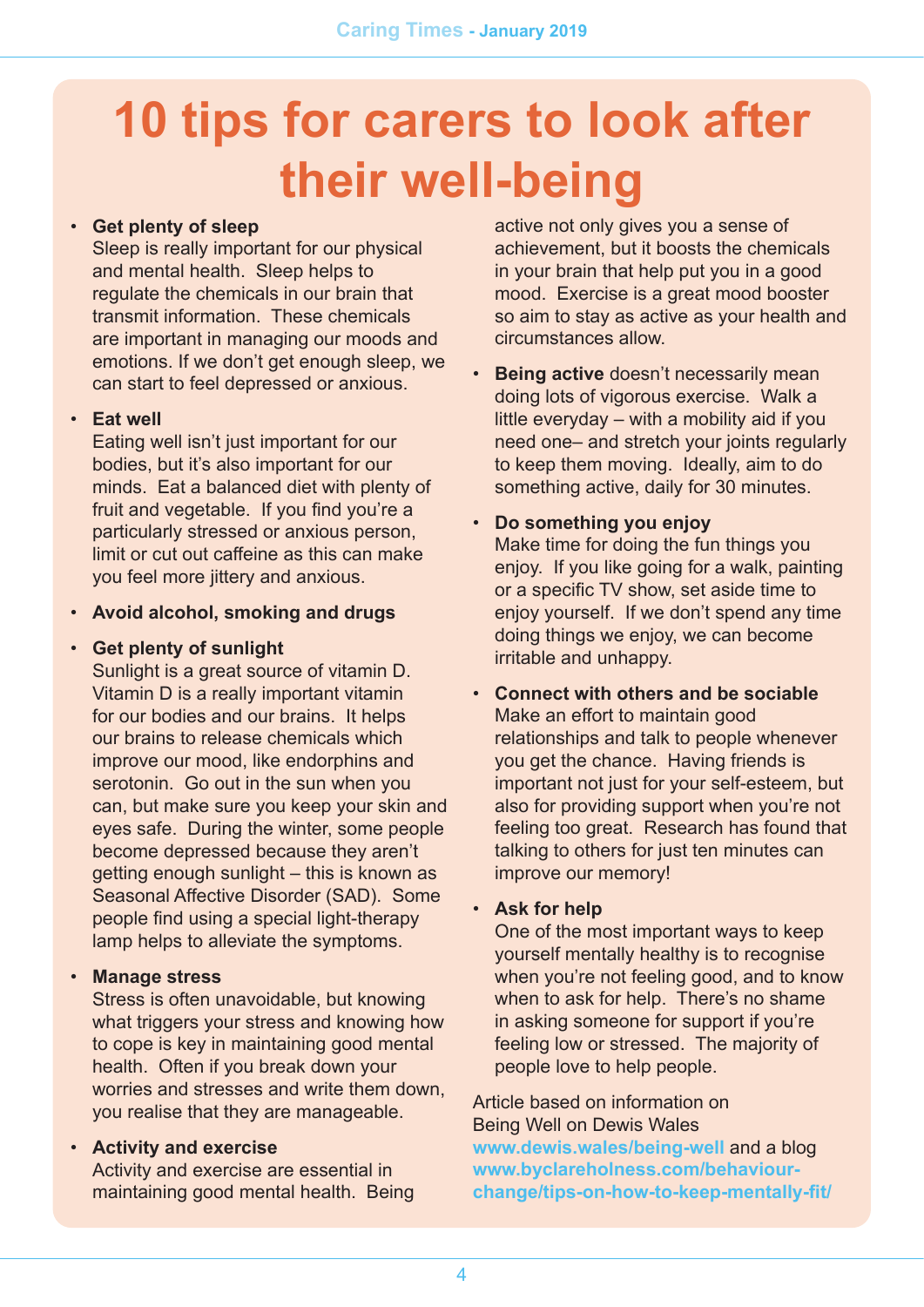### **10 darn o gyngor i ofalwyr ofalu am eich lles**

#### **Cysgwch digion**

Mae cwsg yn bwysig iawn i'n hiechyd corfforol a meddyliol. Mae cwsg yn helpu i reoleiddio'r cemegan yn ein pylmennydd sy'n frosplwyddo gwybodaeth. Mae'r cemegau hyn yn bwysig o ran rheoli ein hwyliau a'n hemosiynau. Os ne chawn ddigon o gwab o gallwn ddechrau teimlo'n isel neu'n orbryderus.

### **Bwytwch yn dda**

Nid i'n cyrff ni yn unig y mae bwyta'n iach yn bwysig, oug wysig yn bwysig yn b meddyliau. Bwytwch ddiet cytbwys gyda fray is neishil a larger of proper in the child berson pryderus neu y mae straen yn codi arnoch yn hawdd, dylech gyfyngu neu dorri caffein gan y gall hyn wneng i chi deimlo'n c fwy pryderus a phryderus.

- **Osgowch alcohol, ysmygu a chyffuriau** •
- **Ewch i olau'r haul ddigon** •

**Example and the correlation of the correlation**<br> **Cofficient** and the properties of the strength of the strength of the strength of the strength of the strength of the strength of the strength of the strength of the stren Mae golau'r haul yn ffynhonnell wych o fitamin D. Mae fitamin D yn fitamin pwysig iawn i'n cyrff ac i'n hymennydd. Mae'n i helbu ein phwenn $\lambda$ a i pphwendau cemegan sy'n gwella ein hwyliau, fel endorffinau a serotonin. Ewch allan yn yr haul pan allwch, ond gwnewch yn siŵr eich bod yn cadw eich croen a'ch llygaid yn ddiogel. Yn ystod y gaeaf, mae rhai pobl yn mynd yn isel eu hyspryd oherwydd yn cael gigon bar yn control yn cael a o olau'r haul – gelwir hyn yn anhwylder affeithiol tymhorol (SAD). Mae rhai pobl yn cael bod defnyddio lamp therapi ysgan arbennig yn helpu i leddfu'r symptomau.

### **Rheolwch eich straen** •

Yn aml, ni ellir osgoi straen, ond mae gwybod beth sy'n dod â straen arnoch a gwybod sut i ymdopi yn allweddol i gynnal iechyd meddwl da. Yn aml, wrth ddadansoddi eich pryderon a'r straen sydd arnoch ac yn eu hysgrifennu, byddwch yn gweld bod modd eu trin.

### **Gweithgarwch ac ymarfer corff** •

Mae gweithgarwch ac ymarfer corff yn hanfodol i gynnal iechyd meddwl da. Mae bolmiebod yn unig yn unig yn yndeimied yn yn eithol yn y bod

o gyflawniad i chi, ond mae'n hybu'r cemegan *y*n eich ymennydd sy'n helpu i'ch f rhoi mewn hwyliau da. Mae ymarfer corf yn hwb gwych i'r hwyliau felly ceisiwch aros mor actif ag y gallwch yn ôl eich iechyd a'ch amgylchiadau.

- **dim o reidrim o reidrwydd yn eighnydd yn** golygu gwneud llawer o ymarfer corff egnïol. Cerddwch ychydig bob dydd - gyda chymorth se - young un uebue seo so ppepnuns ymestynnwch eich cymalau yn rheolaidd i'w cadw yn symud. Yn ddelfrydol, ceisiwch symud bob dydd am 30 munud.
- **Gwnewch rywbeth rydych chi'n ei neyu/wl**

Gwnewch amser i wneud y pethau hwyl rydych chi'n eu mwynhau. Os ydych yn hoffi mynd am dro, paentio nen and appelent benodol, neilltuwch amser i fwynhau eich hun. Os na threuliwn ni unrhyw amser yn gwneng bethau rydyn ni'n eu mwynhau, gallwn fod yn flin ac yn anhapus.

**Cysylltwch ag eraill a bod yn** •

**gymdeithasol** Gwnewch ymdrech i gynnal perthynas dda a siaradwch â phobl pryd bynnag y cewch y cyfle. Mae ffrindiau yn bwysig nid yn nig o ran eich hunan-barch, ond hefyd o ran rhoi cymorth pan nad ydych yn teimlo'n rhy dda. Mae ymchwil wedi gweld y gall siarad ag eraill am ddeng munud yn unig wella ein cof!

### **Gotynmon am help**

Un o'r ffyrdd pwysicaf o gadw'ch hun yn iach yn feddyliol yw cydnabod pan nad ydych yn teimlo'n dda, a gwybod pryd i ofyn am help. Does qin cywilydd nawn gofyn i rywun am gymorth os ydych chi'n teimlo'n isel neu dan straen. Mae'r rhan fwyaf o bobl wrth eu boddau'n helpu pobl.

Erthygl yn seiliedig ar wybodaeth am fod yn iach ar Dewis Cymru

www.dewis.cymru/being-well and a blog www.byclareholness.com/behaviour**change/tips-on-how-to-keep-mentally-fit/**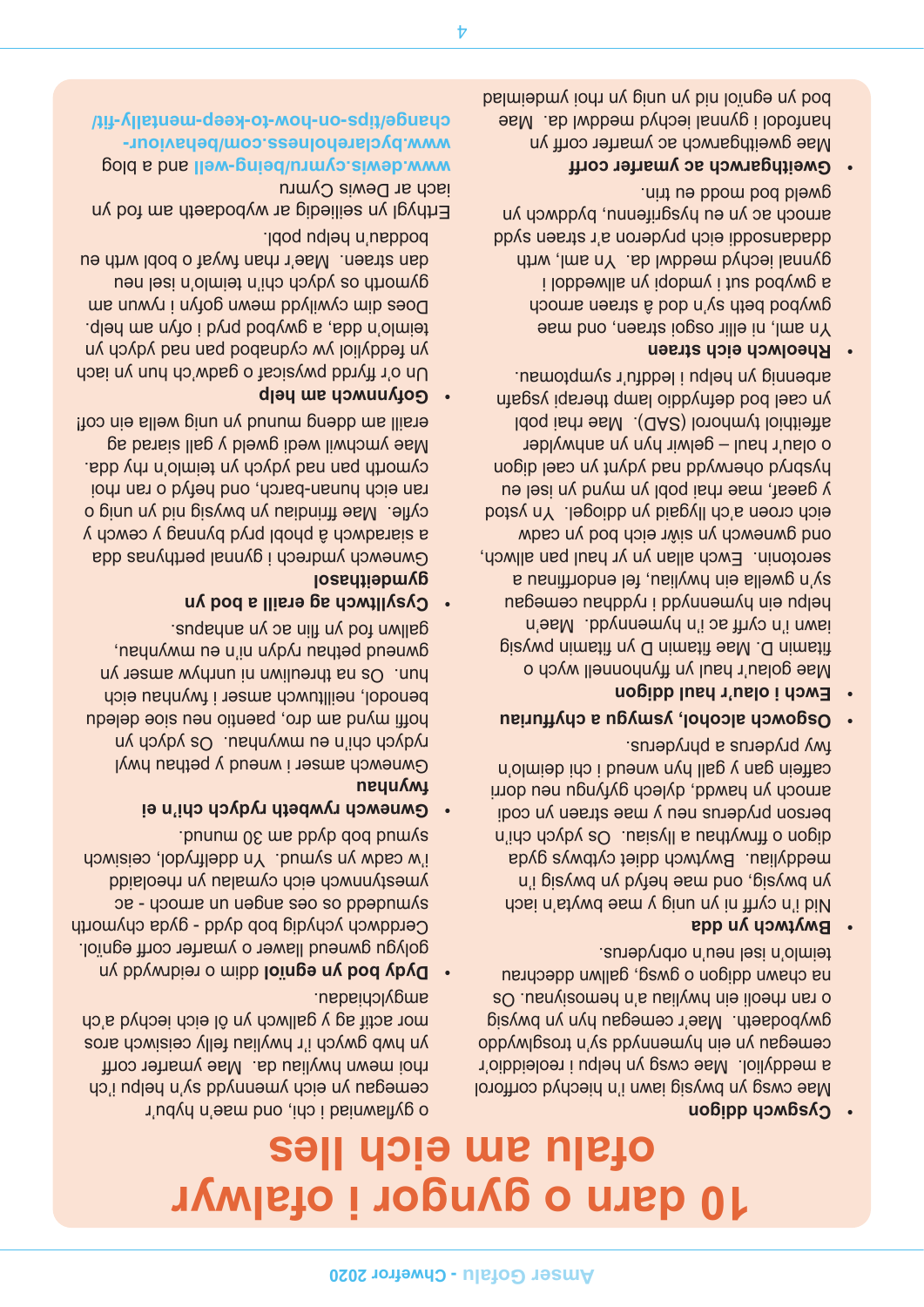### Gwau a Sgwrsio

**Ydych chi'n mwyndweu gweu neu crosio? A ydych chi'n arbenigwr mewn sgwrsio?**

Beth am ymuno y gwau a Sgwrsio dan arweiniad gwirfoddolwyr ar brynhawniau dydd Llun, 2-4 pm. Maent yn cyfarfod yn y canolfan gwybodaeth a chymorth, Ysbyty Prifysgol Llandochau.

Mae'r grŵp yn dod â chleifion, gofalwyr, staff a'r gymuned leol at ei gilydd am brynhawn o hwyl,



I gael rhagor o wybodaeth, cysylltwch â Sarah Davies, ffôn 07973 715911 neu ebostio **sarah.davies37@wales.nhs.uk**

brynhawn.

yn en goar ak wyd yw ym

gwau a llawer o sgwrsio! Mae gwlân, nodwyddau a lluniaeth ar

gael yn rhad ac am ddim.

Mae ymwelwyr yn stopio i sgwrsio â'r grŵp ac mae'n lle gwych i ofalwyr fynd am

### Gwasanaeth Mân Waith i Ofalwyr



loputint burbal blows<br>
of Ta between Cardinal<br>
of Ta between Tables<br>
of the the visit of the same of the same of the same of the same of the same of the same of the same of the same of the same of the same of the same of t

Gold 1's bhybreso clawsni a lateD Care & Repair Cardiff and the Vale Mae Paul a Julia yn gwpl

Cysylltodd Paul a Julia â'r Asiantaeth am gymorth gan fod eu sedd toiled yn llac ac yn achosi perygl o gwympo.

Mro Morgannwg. Maen nhw'n gofalu am ei gilydd.

Ymwelodd Gwasanaeth Mân Waith i Ofalwyr â Paul a Julia a thrwsio dwy sedd toiled yn ogystal â rhai drysau cwpwrdd. Yn ystod yr ymweliad, dywedodd y Cymhorthydd Mân Waith i Ofalwyr y byddai Paul a Julia yn elwa o fesurau diogelwch ychwanegol gan gynnwys blwch cadw allweddau a gwaith ar risiau. Gosododd y Cymhorthydd Mân Waith y blwch diogelu allweddau ac adeiladu gris pren wedi'i adeiladu'n bwrpasol i helpu Julia i fynd i mewn ac allan o'r tŷ.

Roedd Paul a Julia yn fodlon iawn ar yr awgrymiadau a'r atebion a gawsant gan y Gwasanaeth Mân Waith i Ofalwyr.

Os cysylltwch â Gofal a Thrwsio, gofynnwch yn benodol am y **Gwasanaeth Mân Waith i Ofalwyr** oherwydd mae gennym ni wasanaethau a phrojectau eraill hefyd.

I gael rhagor o wybodaeth am y Gwasanaeth Mân Waith i Ofalwyr ym Mro Morgannwg gan Gofal a Thrwsio Caerdydd a'r Fro, mae croeso i chi gysylltu â ni neu ofyn i rywun i gysylltu â ni ar eich rhan drwy'r canlynol: Ffonio: 02920 473337 E-bostio: careandrepair@crcv.org.uk

**www.dewis.cymru/ResourceDirectory/ iewResource.aspx?id=8140 V** Ysgrifennu: Tolven Court, Dowlais Road, Caerdydd, CF24 5LQ

**Example the Chymnet Cofficients of Chance Cofficients of Cheramical Corresponding to the Cheramical Corresponding to the Cheramical Corresponding to the Cheramical Corresponding to the Cheramical Corresponding to the Cher** Bob hyn a hyn, mae angen bach o help ar bob un ohonon ni gyda'r mân waith trwsio, a mân waith y mae angen ei wneud yn ein tai. Os ydych chi'n Byw ym Mro Morgannwg ac yn ofalwr neu'n cael gofal anffurfiol gan berthynas, cyfaill neu gymydog, gallai Gofal a Thrwsio, Gwasanaeth Mân Waith Cyngor Caerdydd a'r Fro eich helpu i ddatrys y problemau hyn.

Mae ein Gwasanaeth Mân Waith i Ofalwyr yn cefnogi gofalwyr a'r bobl sy'n cael gofal ganddyn ne whey i draws a chynnal a chadw eu cartrefu gan eu galluogi i fyw mor annibynnol â phosibl ac yn fwy diogel, yn ddiogel rhag tresmasu, yn gynnes ac yn glyd.

Gallwn ni helpu gofalwyr a'r bobl sy'n cael gofal ganda wanda kung wanda waita wa baba ya baba ya kusa baba ya kusa wa kusa wa kusa wa kusa wa kusa wa kus gynnwys:

- bosop let legoibb n'obbie buenn i diiswo rheiliau llaw, dyfeisiau adnabod mwg neu ddyfeisiau synhwyro CO.
- Gwaith diogelwch fel gosod cadwyni a thyllau ysbio ar ddrysau, a gwaith i osod cloeon ar ddrysau a ffenestri
- Gwaith trwsio, megis trwsio droriau, tapiau a seddau toiled sydd wedi torri.
- Gwaith amrywiol fel gosod rheiliau cyrtens, swey u nes Aup pneuw neu nelob neiql Aq piweu eu hagor.

Mae'r astudiaeth achos ganlynol yn nodi sut gall ein Gwasanaeth Mân Waith i Ofalwyr helpu gofalwyr a'r bobl y maent yn gofalu amdanynt: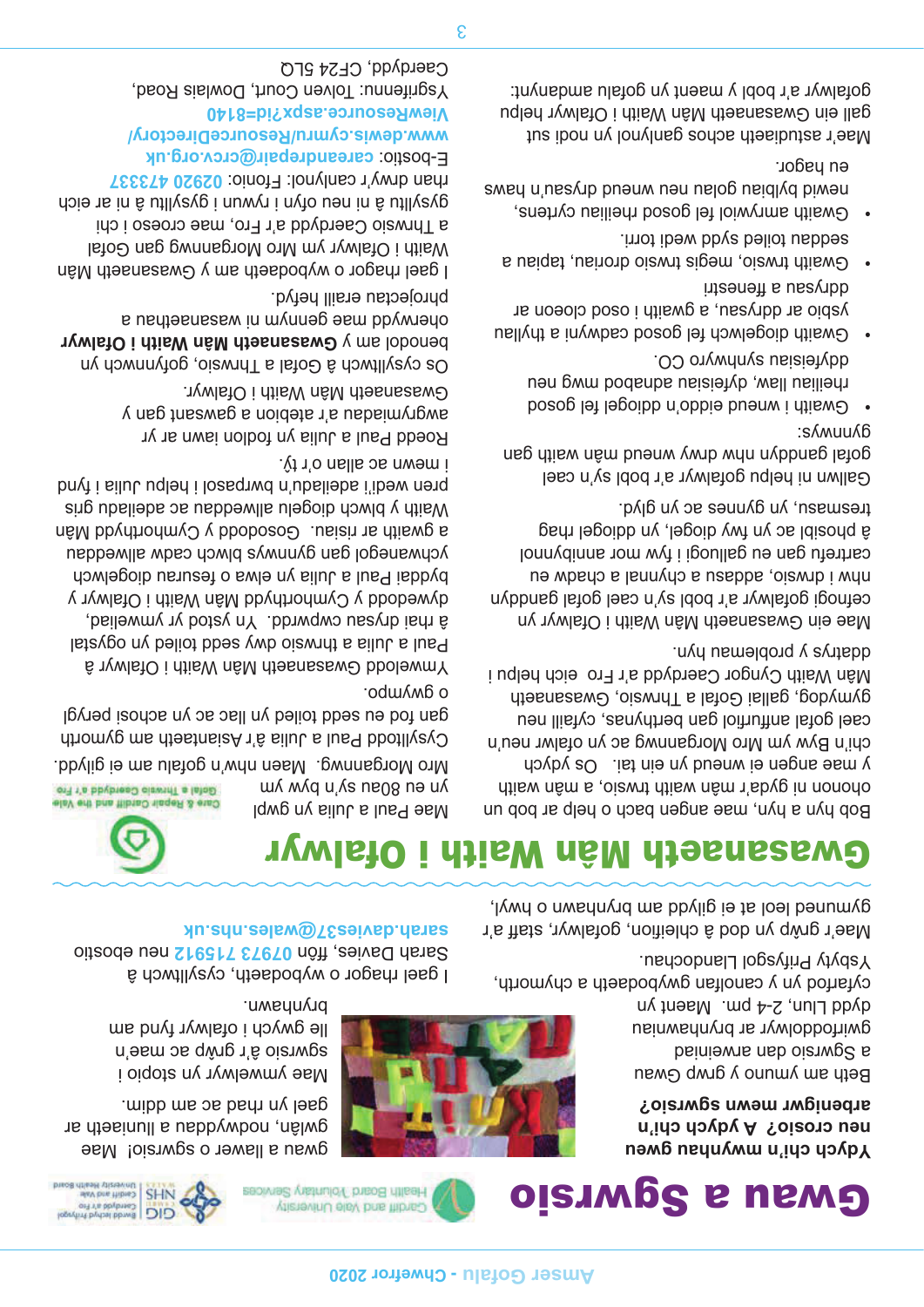## <sup>"Tel</sup>eofal" ym Mro Morgannwg

 $\sqrt{4}$ ələ $\Gamma$ 



i gwsmeriaid mewn angen a chymorth uniongyrchol i'r unigolion hyn; efallai y bydd rhaid i Beth gefnogi'r cwsmeriaid hyn alw alw am *y* gwasanaethau brys neu deulu/ffrind cyfagos.

Dywed Beth fod ei rôl yn gallu bod yn "eithaf heriol ond pleserus", dywedodd bush in throm you bodywg sem, byted gwahaniaeth mewn sefyllfa bywyd neu farwolaeth a bod pobl yn dibynnu arnaf i a'r tîm i ymdrin â'u galwadau yn agwedd wobrwyol a heriol o'r rôl. Mae Bethan yn gweld bod y rôl yn cydio ynddi

The main beat of the correspondent of the main beat of the main beat of the main beat of the main beat of the main beat of the main beat of the main beat of the main beat of the main beat of the main beat of the main beat Mae Beth yn rhannu rhai rhinweddau ffantastig; mae hi hefyd yn un o'n ychydig siaradwyr Cymraeg yn y tîm, ac mae hyn wedi caniatáu iddi feithrin cydberthynas gref â'n cwsmeriaid sy'n siarad Cymraeg yn ystod ei hamser fel gweithredydd. Mae ei ffordd gwrtais a chyfeillgar yn rhoi'r tawelwch meddwl mae ei angen ar ein cwsmeriaid!

oherwydd y gall pob galwad amrywio'n llwyr felly

nid oes unrhyw ddiwrnod byth yr un fath."

Mae ein Swyddogion Cymorth Teleofal wrth law i ateb unrhyw ymholiadau, anfonwch e-bost at neu **Telecare@valeofglamorgan.gov.uk** y tîm cysylltwch â ni yn uniongyrchol ar . **01446 700111**

> Mae Teleofal yn wasanaethau sy'n cynnig amrywiaeth o ddyfeisiau sy'n defnyddio technoleg syml i alluogi preswylwyr sy'n byw ym Mro Morgannwg i fyw'n ddiogel ac yn annibynnol yn eu cartrefi eu hunain.

Cynnig gwasanaeth cyfeillgar ac urddasol sy'n rhoi tawelwch meddwl a sicrwydd o fewn "cyffyrddiad botwm".

Mae ein pecynnau TeleV yn cynnwys botwm ar gadwyn nad yw'n amlwg, a gaiff ei wisgo ar yr are in the post of a gigan four oneq peup separation for pair against pair against the pair of pair  $\alpha$ sylfaenol sy'n caniatáu'r alwad larwm ac sy'n cysylltu â'n derbynwyr medrus.

**80-** Mae ychydig dros 30% o'n cwsmeriaid rhwng , mae ein cwsmer hynaf yn 105. Fodd bynnag, **89** nid at y genhedlaeth oedrannus yn unig y he ein gwasanaeth yn anelu; Mae gan Teleofal yn y Fro ychydig o dan 80 o ddefnyddwyr gwasanaeth o dan 50 oed, a'r ieuengaf yn ddim ond 19.

Mae Beth (a welir uchod) yn un o'n gweithredwyr cyfeillgar sydd wedi bod yn gweithio yn ei rôl ers ychydig dros 3 blynedd; cyn bod yn weithredydd ymunodd beth â Chyngor Bro Morgannwg fel Prentis Modern Sylfaenol yn 2013.

Mae Beth yn gweithio gyda'r tîm teleofal yn cymryd nifer fawr o alwadau brys bob dydd. Mae ei rôl yn cynnwys darparu ymateb cyflym



edrych ar ôl eich hunan sut was dwuend your Audit

**→ Eich teimladau** – Archwilio effaith emosiynol gofalu

**www.takingcare.org.uk**

wheo bby weigrwyd - it i nearn  $\triangle$ eich bywyd ar y trywydd iawn a ffyrdd o gofio pwy ydych chi.

 $\div$  Gallwch ei wneud – Grymuso

gofalwyr i wneud y fwyaf ar gymorth  $\phi$  **Help a chymorth - Gwybodaeth am** gymorth ymarterol ac ariannol ffurtiol

Gallwch weld y llyfrgell o fideos trwy fynd i



### Llyfrgell o Fideos ar gyfer gofalwyr

Mae Taking Care yn llyfrgell ar-lein o fideos ar gyfer gofalwyr wedi'i chreu gan Marie Curie. Bydd yn eich helpu i ddeall a ydych yn ofalwr ac os ydych chi, bydd yn eich helpu ar hyd eich taith ofalu. Gallwch wylio gofalwyr eraill a gweithwyr proffesiynol siarad am ofalu, rhannu eu meddyliau a'u profiadau.

O gymorth ymarferol a sut mae ei gael, i ddeall emosiynau a sut mae cadw eich bywyd ar y trywydd iawn.

- **∻ Bod yn ofalwr** gofalwyr a gweithwyr proffesiynol yn rhannu eu profiadau o sut mae gofalu'n effeithio ar fywyd gofalwr
- Pwysigrwydd **Edrych ar ôl eich hunan** ❖